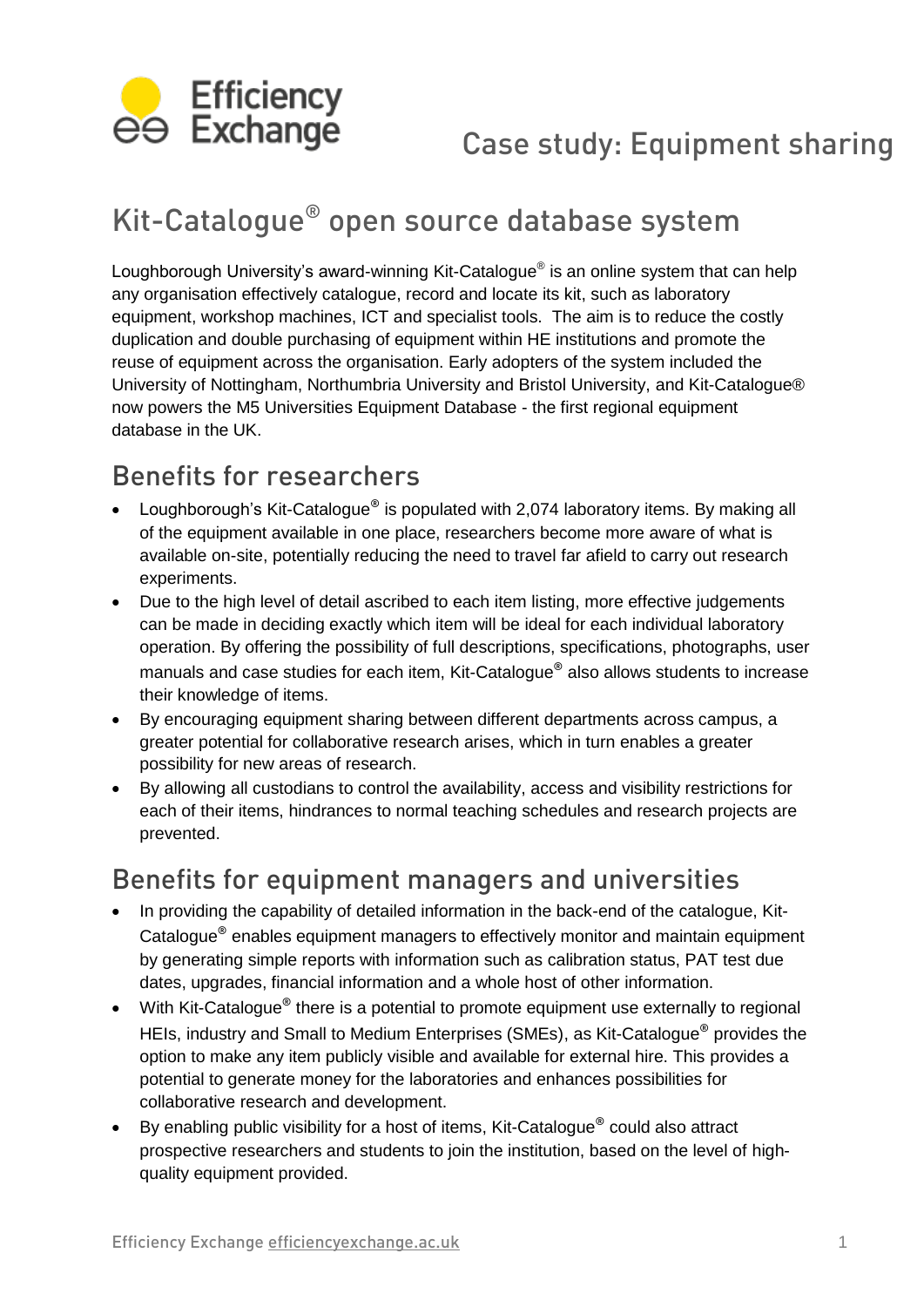

• The open source licence means that Kit-Catalogue<sup>®</sup> is easily adoptable and customisable to other institutions. Currently, 16 institutions use either their own full installation of Kit-Catalogue® or a hosted trial version.

## Case studies: saving money and energy

These two examples illustrate how Kit-Catalogue® has helped Loughborough University to save money and energy.

### 1. Preventing double purchasing

Kit-Catalogue<sup>®</sup> prevents the unnecessary and costly double purchasing of items. At Loughborough, Kit-Catalogue® is linked to the procurement process and a notification is sent to the Kit-Catalogue® administrators when any equipment above a certain amount is submitted for purchase, for which duplicate or similar items will be checked against. Recently, one School proposed purchasing an item which, when checked, was already available on campus. The item was subsequently not purchased, saving the university over £25,000. This process also stimulated new collaboration between the researchers involved. Immediately, the real savings made by the implementation of Kit-Catalogue<sup>®</sup> could outweigh the cost of the project.

### 2. Saving energy

With the prevention of the costly double purchasing of equipment comes the reduced need for heating and occupation of additional space within buildings for duplicated equipment. This kind of energy saving contributes towards the Green Impact Scheme for sustainability at Loughborough University.

## Project summary

In 2008, the Materials Research School and the Centre for Engineering and Design Education at Loughborough University created an 'Equipment Database', an online catalogue of laboratory equipment, workshop machines and specialist tools from across the University. This catalogue enabled staff and students to search for a particular item to borrow, book out or hire for research or teaching use.

In March 2011, the JISC funded developments to the equipment database to exploit the intelligent use of ICT to make cost and energy savings. The project made significant enhancements with the intention of providing public views of the website [\(http://equipment.lboro.ac.uk\)](http://equipment.lboro.ac.uk/) as well as open linked data for other web services to exploit. The project enhanced the cataloguing effort, improved system functionality and integrated the system within procurement and policy workflows, encouraging greater use across the institution.